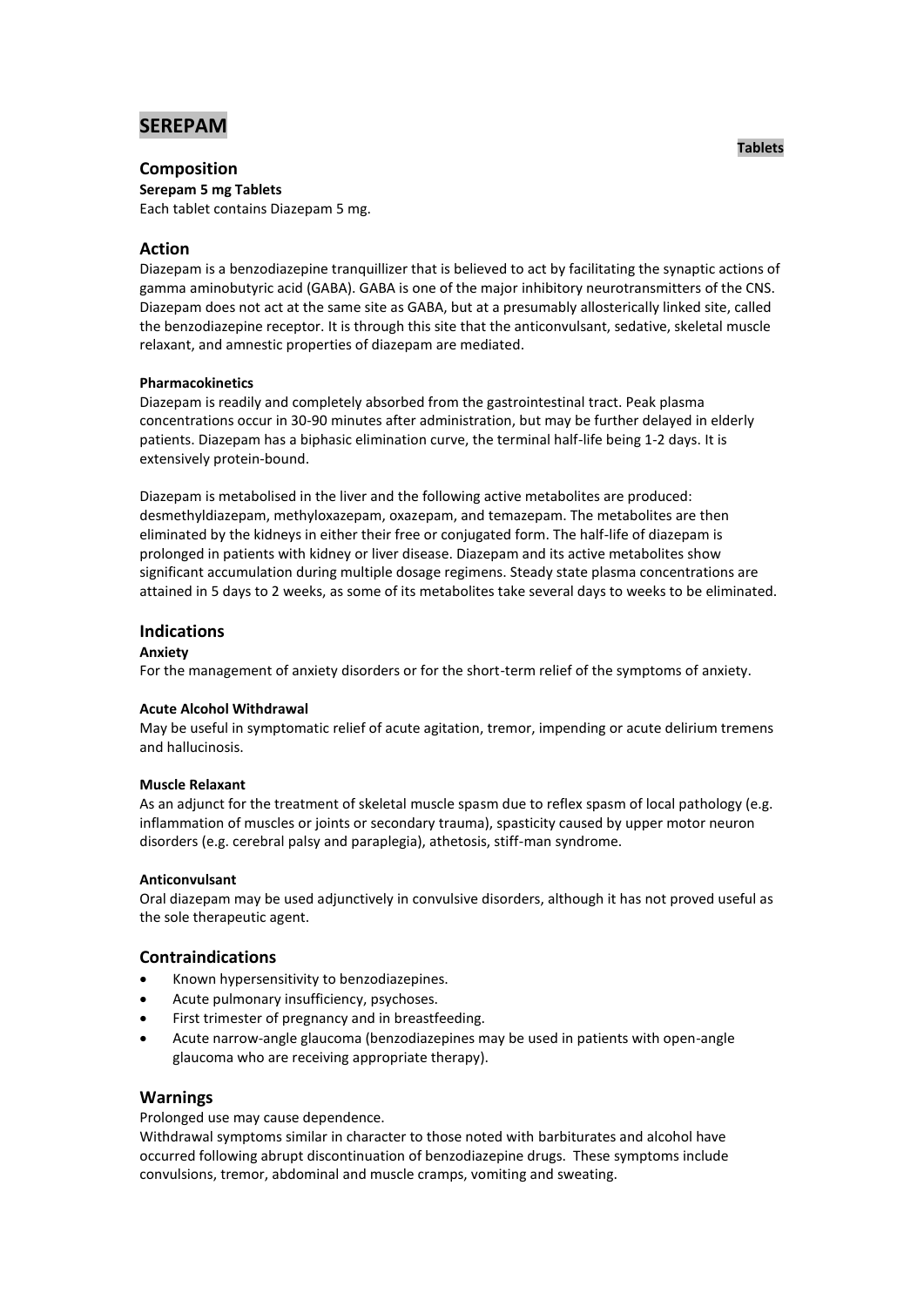When discontinuing therapy in patients who have used these agents for prolonged periods, the dosage should be decreased gradually to avoid the possibility of withdrawal symptoms. Paradoxical reactions such as acute hyperexcited states, anxiety, hallucinations, increased muscle spasticity, rage, insomnia, sleep disturbances and stimulation have been reported. Should these occur, use of the drug should be discontinued.

### **Pregnancy**

### *Category C*

Animal reproduction studies have shown an adverse effect on the fetus and there are no adequate and well-controlled studies in humans, but potential benefits may warrant use of the drug in pregnant women despite potential risks.

### **Nursing Mothers**

Benzodiazepines are excreted in breast milk. Since neonates metabolize this drug more slowly than adults, and accumulation of the drug and its metabolites to toxic levels is possible, it should not be administered to nursing women .

### **Adverse Reactions**

Adverse Reactions with different benzodiazepines vary in type and frequency. Some are dose-related, while others involve individual patient sensitivity. Although not all of the following adverse reactions have been attributed specifically to each benzodiazepine drug, the potential for their occurrence exists. This should be borne in mind when drugs of this class are administered.

The most-commonly reported side effects have been drowsiness, fatigue and ataxia, especially in elderly or debilitated patients. Infrequently reported side effects are listed below.

#### **Central Nervous System**

Sedation and sleepiness, depression, lethargy, apathy, hypoactivity, light-headedness, disorientation, restlessness, confusion, delirium, headache, slurred speech, dysarthria, syncope, vertigo, dizziness, nervousness, vivid dreams, psychomotor retardation.

#### **Gastrointestinal**

Constipation, diarrhea, dry mouth, nausea, vomiting and increased salivation.

#### **Genitourinary**

Incontinence, dysuria, enuresis, changes in libido, urinary retention and menstrual irregularities.

### **Cardiovascular**

Bradycardia, tachycardia, hypertension, hypotension and palpitations.

#### **Ophthalmological**

Visual disturbances, diplopia.

### **Dermatological**

Urticaria, pruritus, skin rash and dermatitis.

#### **Other**

Hepatic dysfunction (including hepatitis and jaundice), blood dyscrasias including agranulocytosis, anemia, thrombocytopenia and eosinophilia.

### **Precautions**

In elderly or debilitated patients and in children, the initial dose should be low. Dosage increments should be made gradually, according to the response of the patient, in order to preclude ataxia or excessive sedation.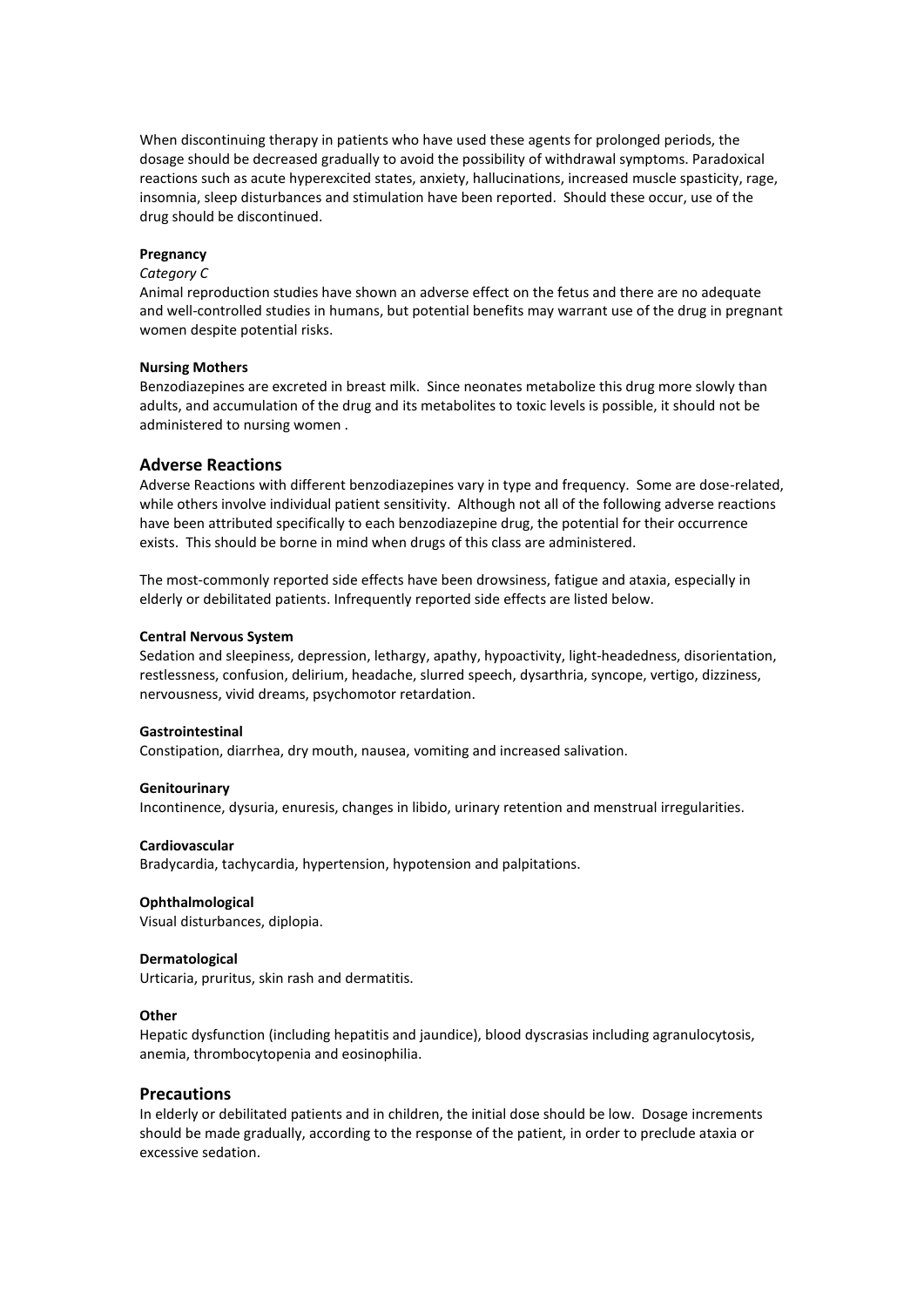Although hypotension has rarely occurred, the drug should be administered with caution to patients in whom a drop in blood pressure might lead to cardiac complications.

Caution should be exercised in patients with impaired renal or hepatic function, and in patients with chronic pulmonary insufficiency.

Patients who experience drowsiness during treatment should be warned that their ability to perform potentially hazardous tasks requiring mental alertness or physical coordination, such as driving a vehicle or operating machinery, may be impaired. Similarly, children should be warned not to participate in activities such as riding a bicycle or playing near traffic.

Because of its muscular relaxant effect, particular caution must be exercised when administering the drug to patients with myasthenia gravis.

### **Drug Interactions**

If Diazepam is given concomitantly with centrally acting drugs such as neuroleptics, tranquillizers, antidepressants, hypnotics, analgesics and anaesthetics, the sedative effects are likely to be intensified. The elderly require special supervision.

#### *Diazepam / alcohol or CNS depressants*

The dosage of one or both should be decreased. If diazepam is used with opioid analgesics, the dosage of the opioid analgesic should be decreased by at least one third.

*Diazepam / antacids*

Concurrent use of these delays the absorption of diazepam.

### *Diazepam / tricyclic antidepressants*

Concurrent use of these increases the CNS depressant effects.

#### *Diazepam /carbamazepine*

Concurrent use results in an increase in hepatic metabolism, due to induction of hepatic microsomal enzyme activity leading to decreased serum concentrations and decreased elimination half-lives of diazepam. Monitoring blood concentrations is recommended, especially if carbamazepine is added or withdrawn from existing diazepam therapy.

*Diazepam / cimetidine, oestrogen-containing oral contraceptive, disulfiram and erythromycin* Concurrent use of these inhibits hepatic metabolism (oxidation) of diazepam, therefore delays its elimination, and increases diazepam plasma concentrations.

#### *Diazepam / isoniazid*

Concurrent use may inhibit diazepam elimination.

#### *Diazepam / levodopa*

Concurrent use may decrease the therapeutic effects of levodopa.

#### *Diazepam / rifampin*

Enhances the elimination of diazepam, therefore, decreases plasma concentrations. Dosage adjustment necessary.

### *Diazepam / zidovudine*

Benzodiazepine competitively inhibits hepatic glucuronidation of zidovudine and therefore decreases its clearance that leads to toxicity. Avoid concurrent use.

### **Dosage and Administration**

Dosage should be individualized for maximum beneficial effect. Average doses are as follows:

#### **Adults**

*Anxiety Disorders and Relief of Symptoms of Anxiety*